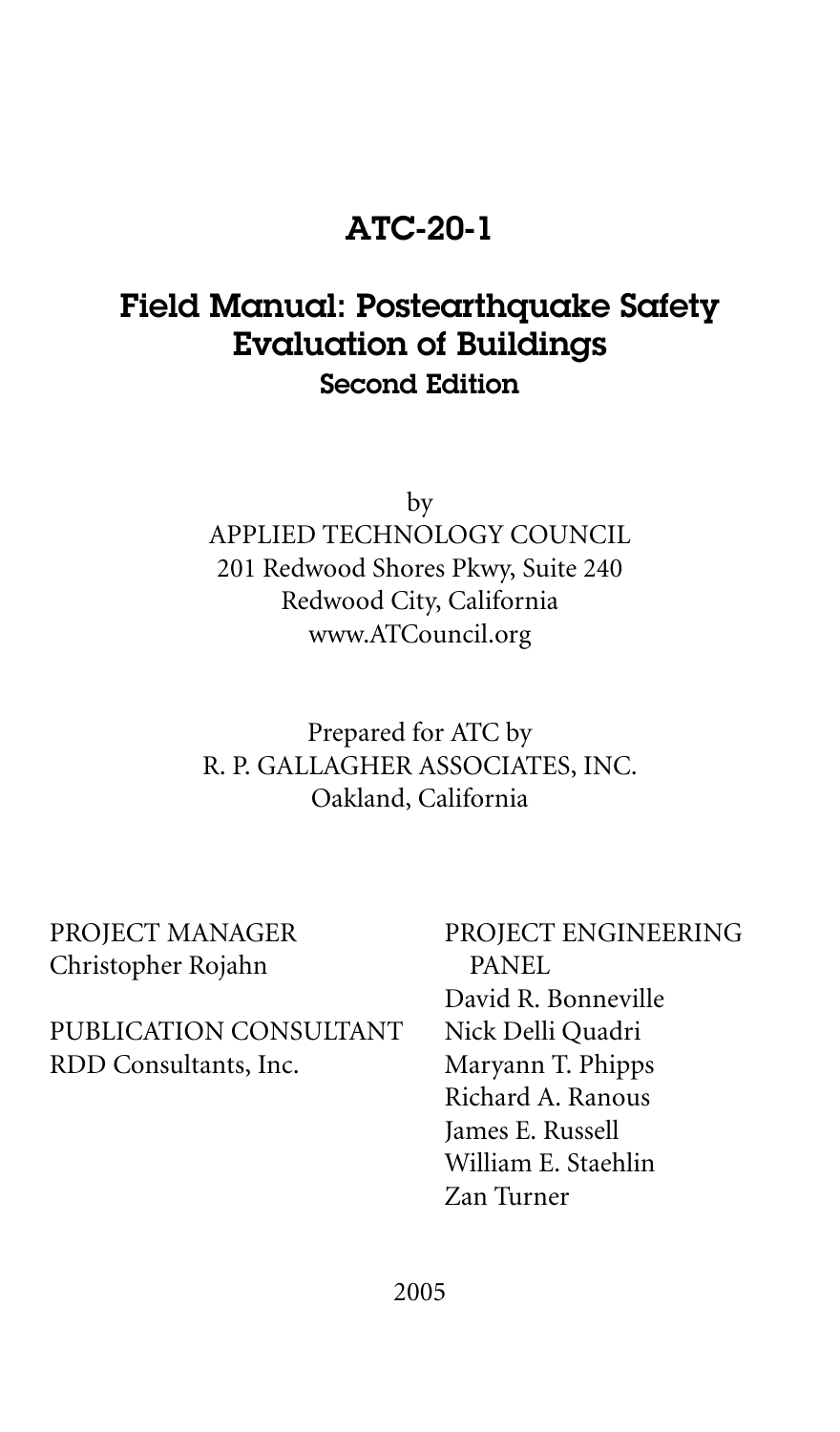### **Applied Technology Council**

The Applied Technology Council (ATC) is a nonprofit, tax-exempt corporation established in 1973 through the efforts of the Structural Engineers Association of California. ATC's mission is to develop state-of-the-art, userfriendly engineering resources and applications for use in mitigating the effects of natural and other hazards on the built environment. ATC also identifies and encourages needed research and develops consensus opinions on structural engineering issues in a non-proprietary format. ATC thereby fulfills a unique role in funded information transfer.

ATC is guided by a Board of Directors consisting of representatives appointed by the American Society of Civil Engineers, the National Council of Structural Engineers Associations, the Structural Engineers Association of California, the Western Council of Structural Engineers Associations, and four at-large representatives concerned with the practice of structural engineering. Each director serves a three-year term.

Project management and administration are carried out by a full-time Executive Director and support staff. Project work is conducted by a wide range of highly qualified consulting professionals, thus incorporating the experience of many individuals from academia, research, and professional practice who would not be available from any single organization. Funding for ATC projects is obtained from government agencies and from the private sector in the form of tax-deductible contributions.

#### **ATC Disclaimer**

While the information presented in this report is believed to be correct, ATC assumes no responsibility for its accuracy or for the opinions expressed herein. The material presented in this publication should not be used or relied upon for any specific application without competent examination and verification of its accuracy, suitability, and applicability by qualified professionals. Users of information from this publication assume all liability arising from such use.

#### **© Copyright 2005-07, Applied Technology Council**

Permission is granted for unlimited, non-exclusive, non-commercial use and distribution of ATC evaluation forms, provided that this Copyright Notice appears on all copies and the Applied Technology Council name shall not be used in any advertising or publicity of Licensee product. Permission is further subject to the following conditions: (1) Licensee does not reprint, repackage or offer such forms for sale or license; and (2) no material gain or financial profit is to be made from any sale or license of such forms. Placards may be used without restrictions for their intended use as building postings. All rights not specifically granted to Licensee are herein reserved by ATC.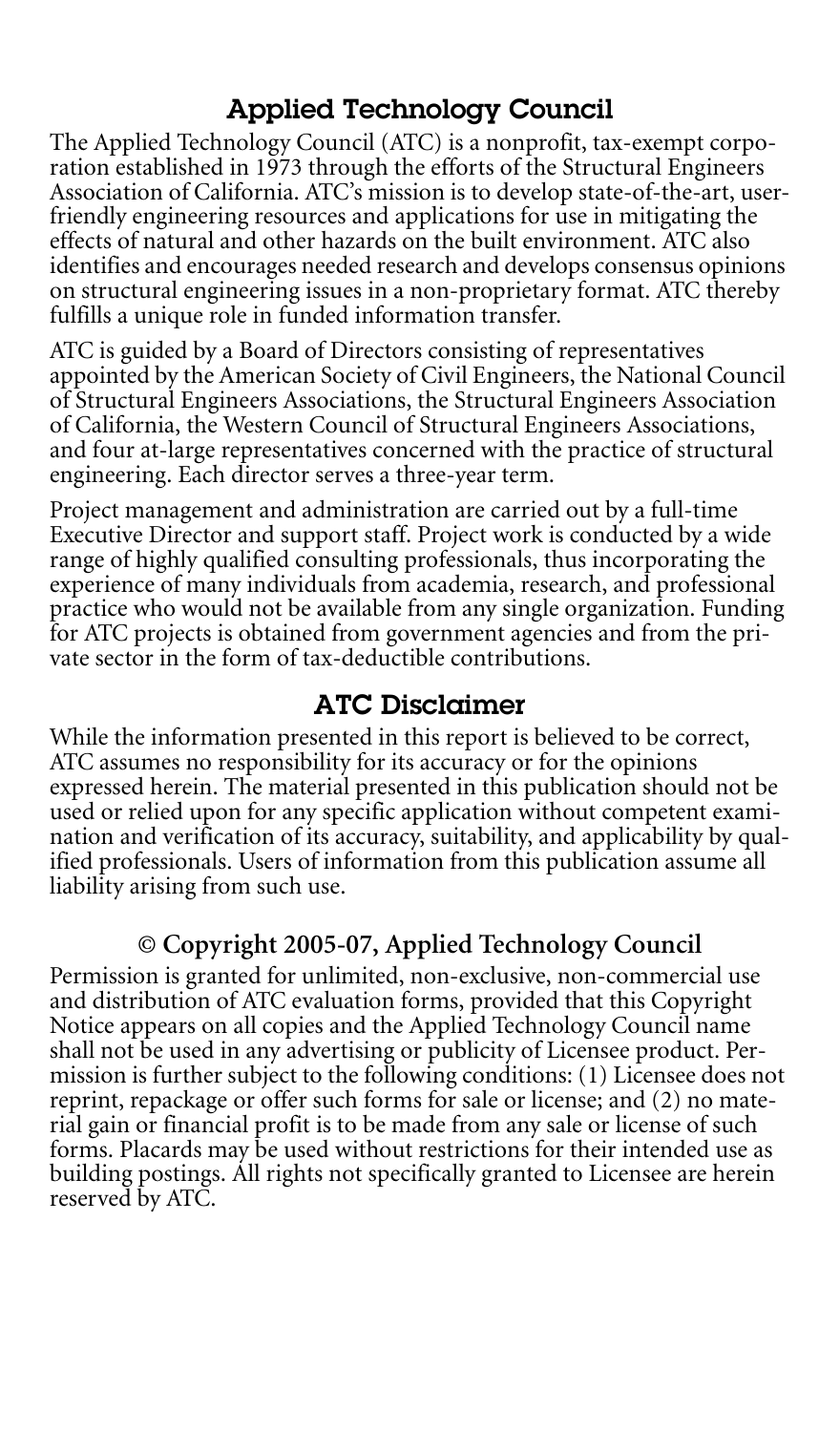## Preface

In July 1987, the California Governor's Office of Emergency Services (OES), the California Office of Statewide Health Planning and Development (OSHPD), and the Federal Emergency Management Agency (FEMA), jointly awarded the Applied Technology Council a contract to develop procedures for evaluating building safety after earthquakes. This led to the development of the ATC-20 report *Procedures for Postearthquake Safety Evaluation of Buildings*, which was published in 1989.

ATC-20 provides procedures and guidelines for the safety evaluation of damaged buildings. These procedures and guidelines are written specifically for volunteer structural engineers, as well as building inspectors and structural engineers from city building departments and other regulatory agencies, who would be required to make on-the-spot evaluations and decisions regarding the continued use and occupancy of damaged buildings.

To provide the ATC-20 methodology in a concise, easy-to-use field reference document, this Field Manual was developed as part of the ATC-20-1 project, a follow-on project sponsored by OES and OSHPD. The Field Manual is intended to be taken into damaged areas and used by those trained in the ATC-20 methodology.

Additional discussion and background on the building evaluation methodology used in this manual is given in the ATC-20-2 report *Addendum to the ATC-20 Postearthquake Building Safety Evaluation Procedures* (1995), prepared by the Applied Technology Council. It is desirable that users of this manual be familiar with both ATC-20 and ATC-20-2. In addition, the ATC-20-3 report, *Case Studies in Rapid Postearthquake Safety Evaluation of Buildings*, published in 1996, provides more than 50 detailed case studies of safety evaluation on a wide range of building types and damage conditions.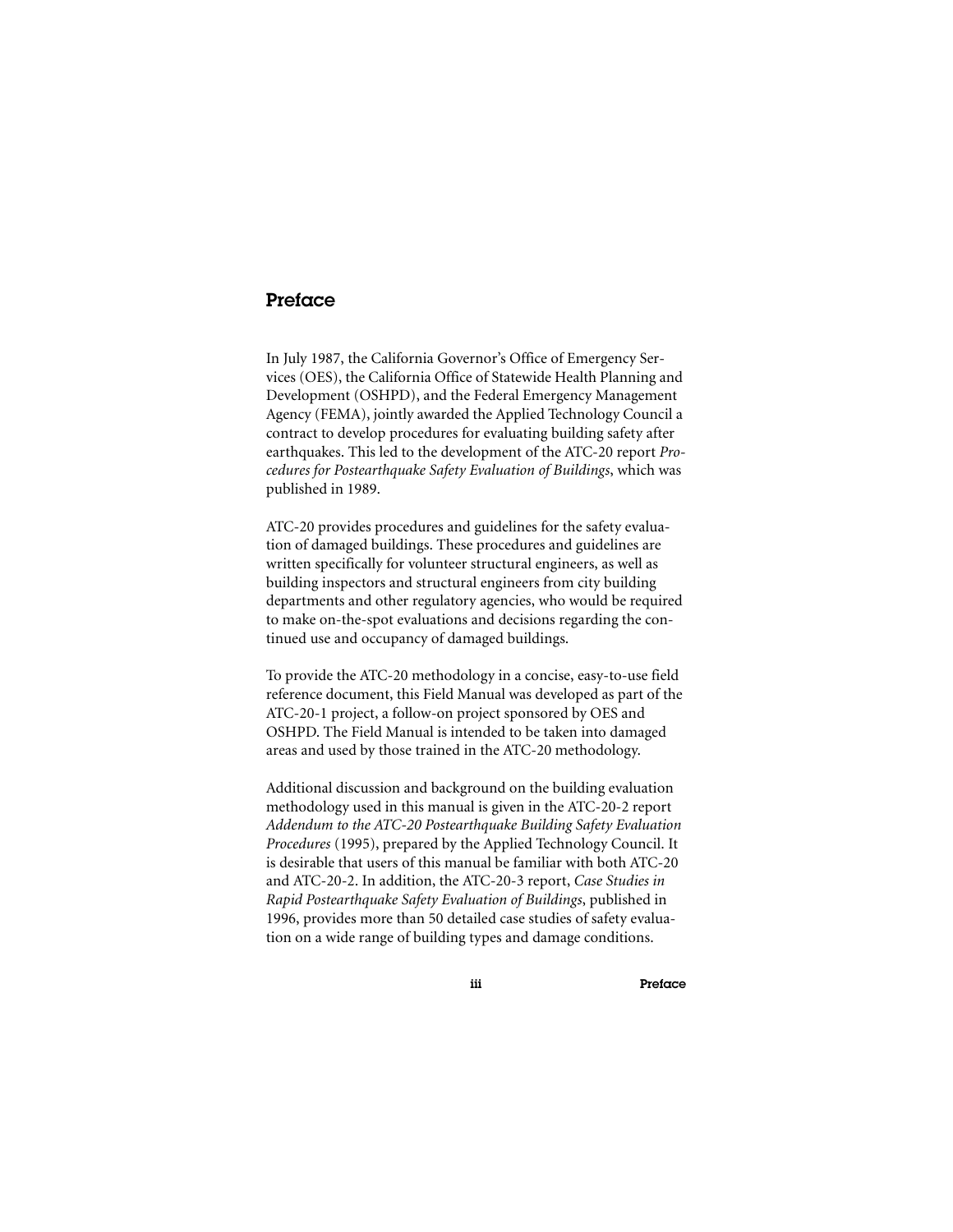The first edition of the ATC-20-1 Field Manual was published in 1989. This second edition has been updated to include:

- the RESTRICTED USE placard, which was introduced in 1995 (replacing the LIMITED ENTRY placard),
- updated evaluation forms, which were also introduced in 1995,
- new examples,
- more information on steel moment-frame buildings,
- a chapter on mobile homes and manufactured housing,
- guidance on aftershocks and entering damaged buildings,
- new information on barricading, and
- resources available on the internet pertaining to postearthquake safety evaluation.

R. P. Gallagher Associates, Inc., a structural and earthquake engineering firm with experience in the seismic evaluation of buildings, served as the project subcontractor and prepared the original Field Manual and this updated version. Ronald P. Gallagher served as Principal-in-Charge.

Members of the Project Engineering Panel who provided overall review and guidance for this second edition of the ATC-20-1 Field Manual were: David R. Bonneville, Nick Delli Quadri, Maryann T. Phipps, Richard A. Ranous, James E. Russell, William E. Staehlin, and Zan Turner. RDD Consultants prepared the manuscript for publication.

Christopher Rojahn ATC Executive Director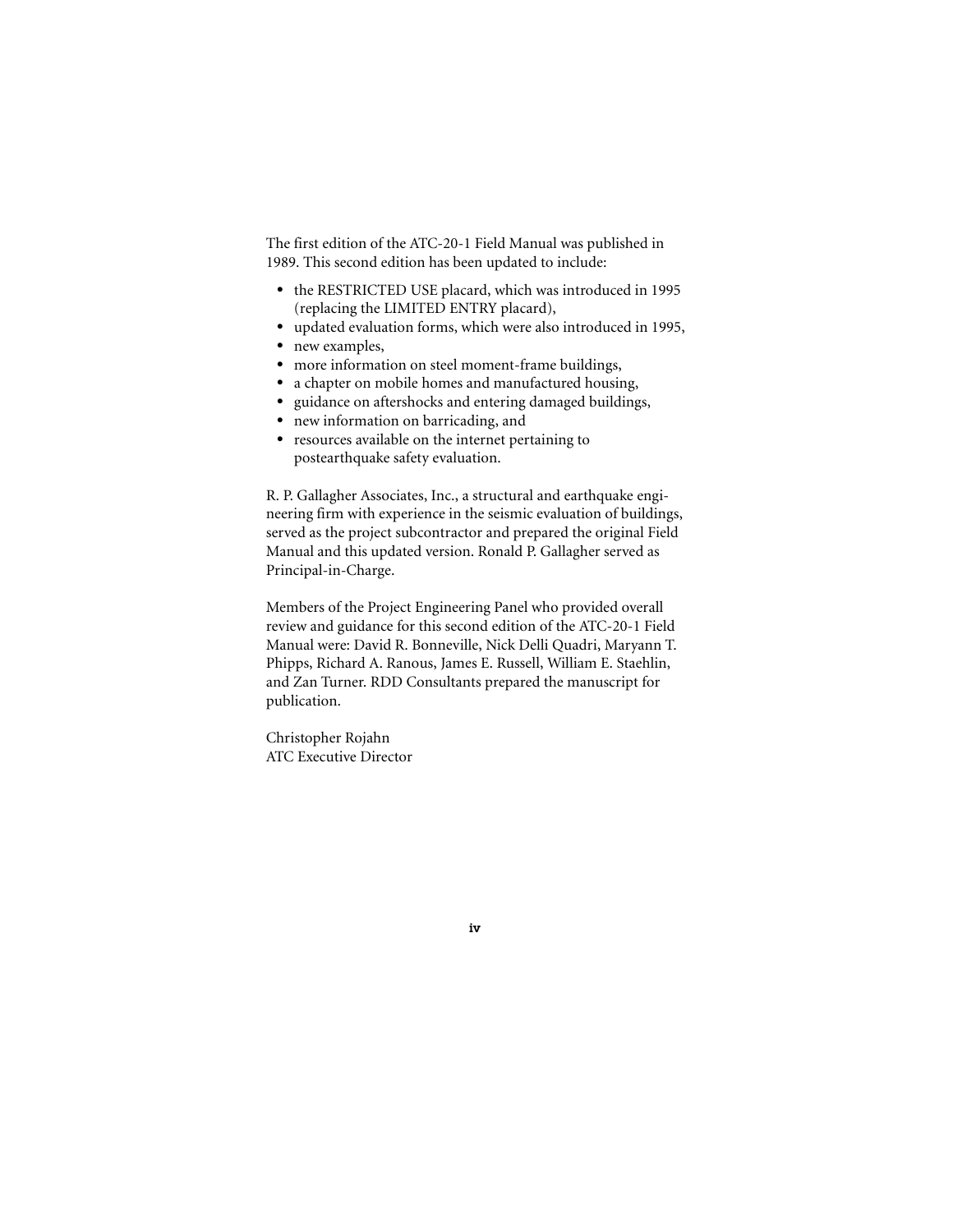# **Contents**

| 2. Overview of Building Safety Evaluation  2           |
|--------------------------------------------------------|
|                                                        |
|                                                        |
|                                                        |
|                                                        |
|                                                        |
|                                                        |
|                                                        |
| Retrieval of Possessions and Salvage  11               |
|                                                        |
| Use of Judgment Required  11                           |
| 3. Rapid Evaluation Method  12                         |
| Rapid Evaluation Criteria  12                          |
|                                                        |
| Conservative vs. Unconservative Safety Evaluations  13 |
| Guidance on Entering a Building 17                     |
| Filling out Placards and Assessment Forms. 18          |
|                                                        |
|                                                        |
|                                                        |
| Posting Criteria for Detailed Evaluations  21          |
| Detailed Evaluation Procedure 22                       |
| When the Structural System is not Viewable 26          |
|                                                        |
| 5. Inspection and Posting of Wood-Frame Structures  30 |
|                                                        |
|                                                        |
|                                                        |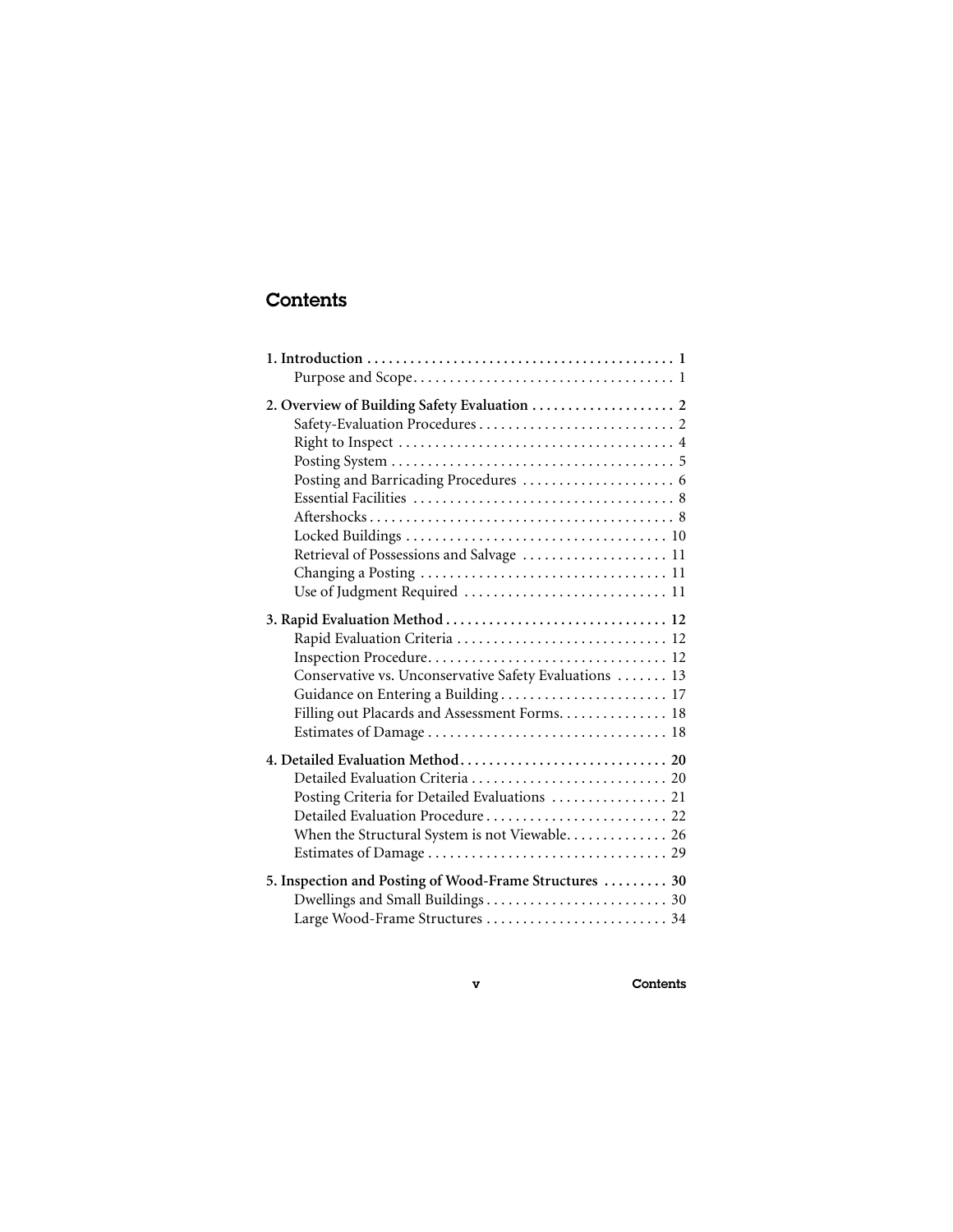| 6. Inspection and Posting of Masonry Structures  38<br>Engineering Evaluations of Masonry Wall Buildings 42  |
|--------------------------------------------------------------------------------------------------------------|
| 7. Inspection and Posting of Tilt-Up Structures. 45                                                          |
| 8. Inspection and Posting of Concrete Structures 52<br>Engineering Evaluation of Concrete Wall Buildings. 57 |
| 9. Inspection and Posting of Steel-Frame Structures. 67<br>When an Engineering Evaluation is Required 72     |
| 10. Inspection and Posting of Mobile Homes and                                                               |
| 11. Inspection and Posting of Geotechnical Hazards  82                                                       |
| 12. Inspection and Posting of Nonstructural Hazards  87                                                      |
| 13. Inspection of Essential Facilities  96                                                                   |
| Appendix A. California OES Volunteer Engineer Program  99                                                    |
| Appendix B. Human Factors Following Earthquakes 101<br>Dealing With Occupants And Owners of Damaged          |
|                                                                                                              |
| Appendix D. Entry into Damaged Buildings  107<br>Examples of Stable and Unstable Structures 109              |
| Example 1-Rapid Evaluation with Unsafe Posting 114                                                           |